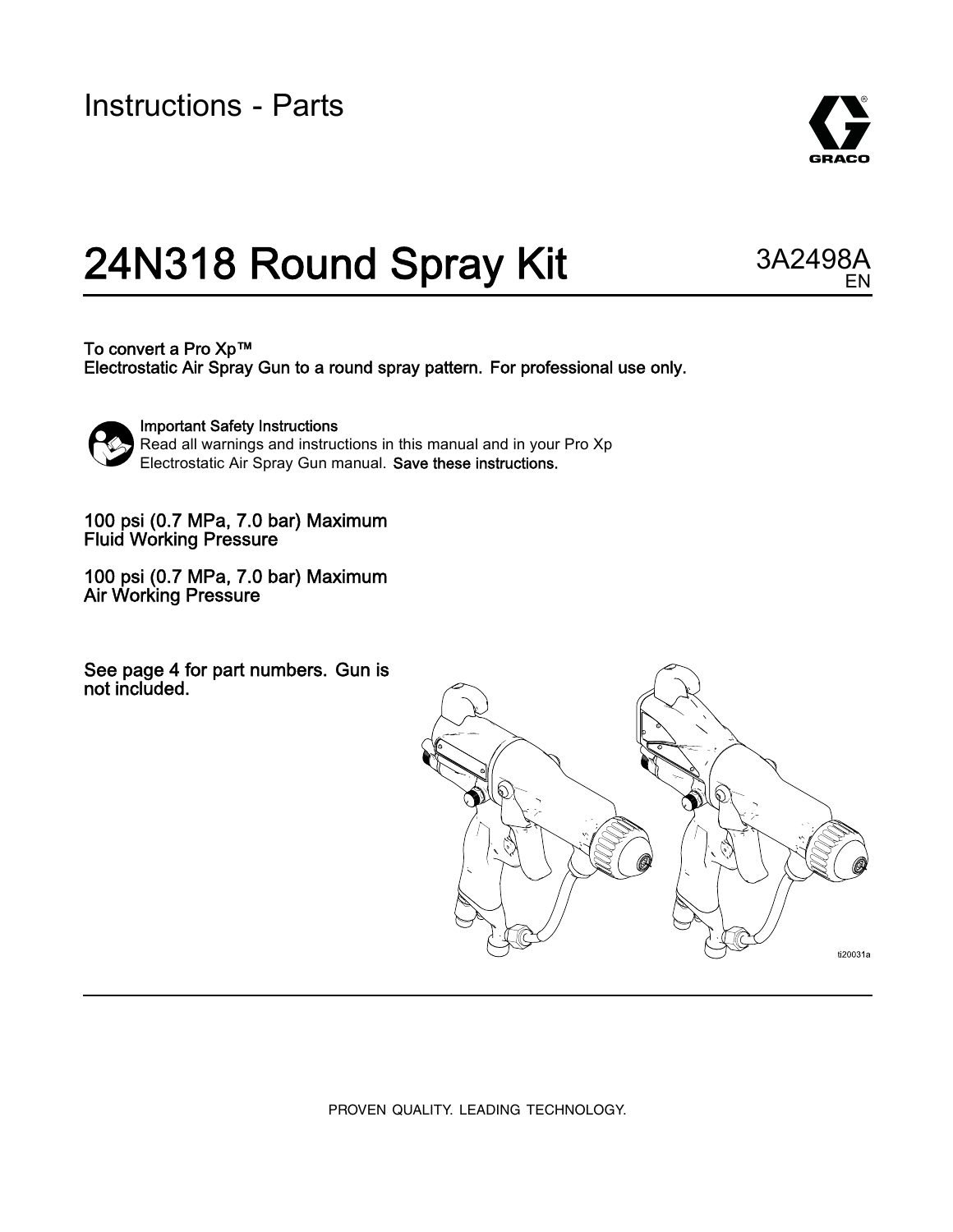### Installation



To reduce the risk of injury, follow the Pressure Relief Procedure in your Pro Xp manual before installing this kit.

- 1. Flush the gun as instructed in your gun manual. Relieve the pressure.
- 2. Remove the retaining ring and air cap.

#### **NOTICE**

Trigger the gun while removing the nozzle to help drain the gun and prevent any paint or solvent left in the gun from entering the air passages.

3. Trigger the gun while removing the fluid nozzle.

#### **NOTICE**

Use non-silicone grease, Part No. 111265, on the small o-ring (4b). Do not over-lubricate. Do not lubricate the conductive contact ring (4a).

4. Make sure the conductive contact ring (4a) and the small o-ring (4b) are in place on the round spray nozzle (4). Lightly lubricate the small o-ring (4b).

- 5. Make sure the electrode needle is finger-tight.
- 6. Trigger the gun while installing the fluid nozzle (4) with the multi-tool provided with the gun. Tighten until the fluid nozzle seats in the gun barrel (1/8 to 1/4 turn past hand-tight).
- 7. Install the round spray diffuser (49) and air cap (5). Reinstall the retaining ring (6).

NOTE: Items marked with a  $\star$  are shown for reference and are not included in the kit.



Figure 1 Round Spray Air Cap, Diffuser, and Nozzle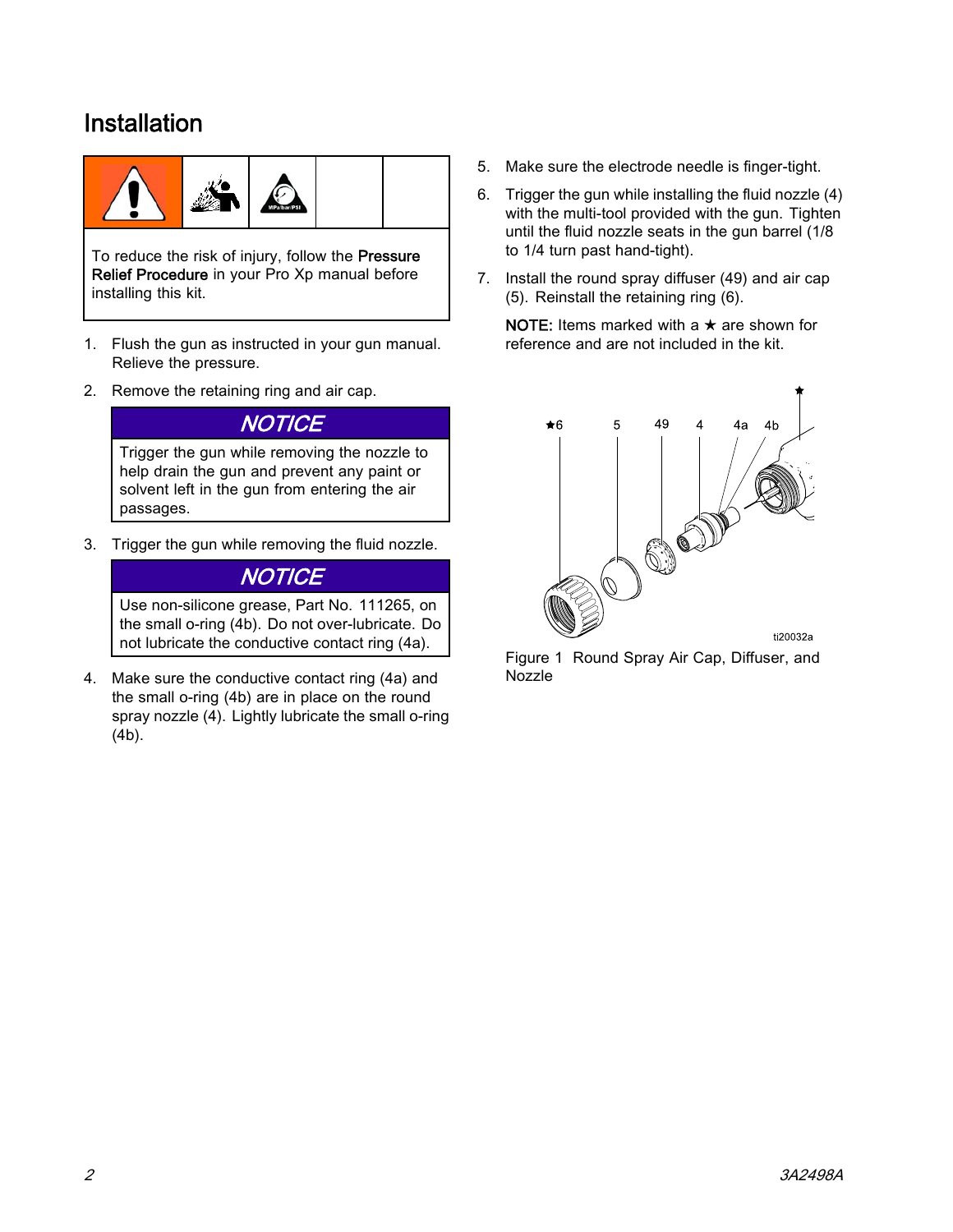- 8. Place a wrench on the flats of the air adjustment valve housing and unscrew the valve from the gun.
- 9. Screw the new air adjustment valve (30) into the gun, using a wrench on the flats of the valve housing. Torque to 15 in-lb (1.7 N•m).



Figure 2 Fan Air Adjustment Valve

10. Place a wrench on the flats of the atomizing air restrictor valve housing and unscrew the valve from the gun.

11. Screw the new atomizing air restrictor valve (29) into the gun, using a wrench on the flats of the valve housing. Torque to 15 in-lb (1.7 N•m).



Figure 3 Atomizing Air Restrictor Valve

12. Test the gun resistance as instructed in your gun manual.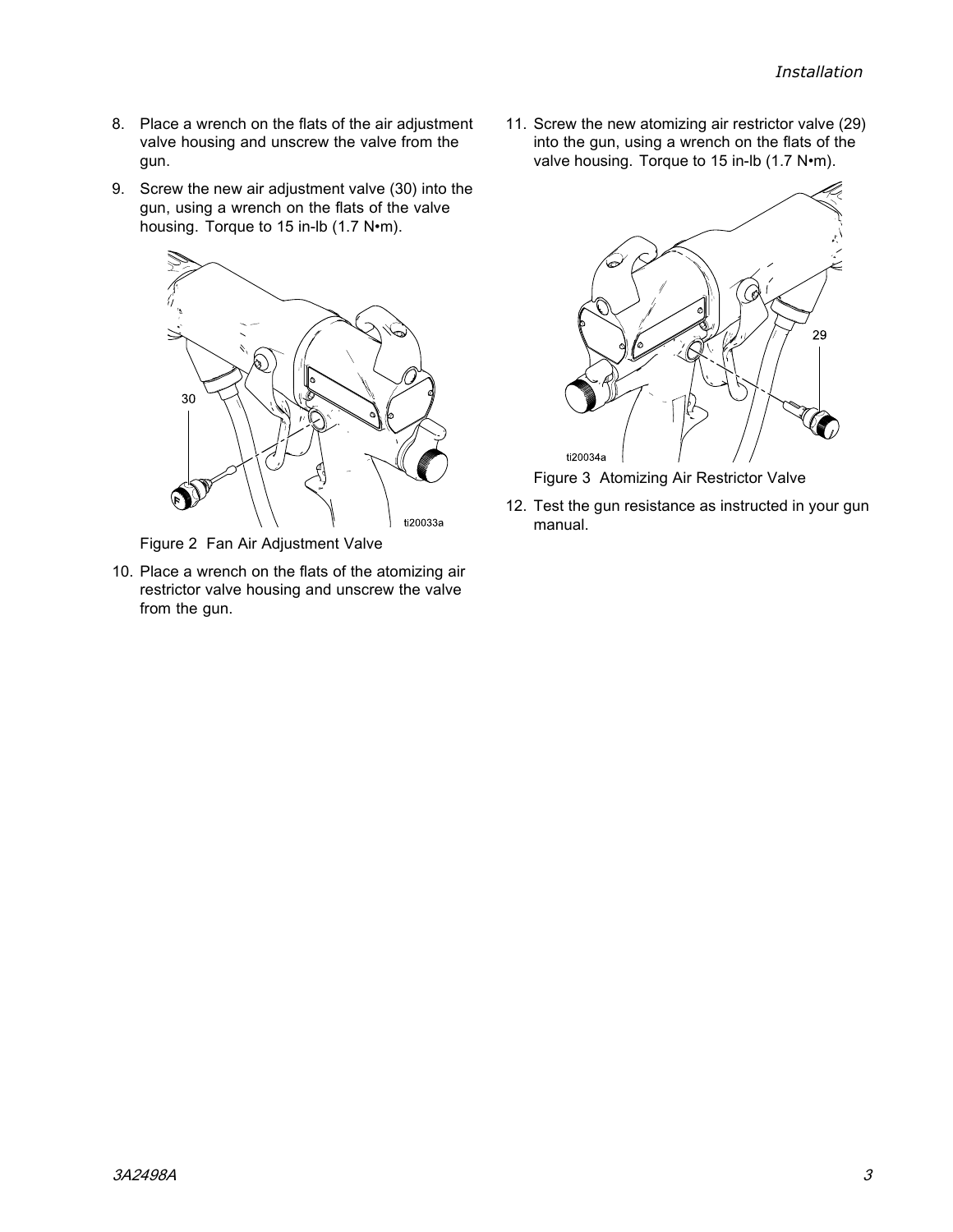### **Parts**

NOTE: Items marked with a  $\star$  are shown for reference and are not included in the kit.



| Ref.<br>No.    |        | Part No.   Description                                  |   |
|----------------|--------|---------------------------------------------------------|---|
| 4              | 24N729 | NOZZLE, round spray                                     | 1 |
| 4a             | 24N645 | O-RING, conductive<br>1                                 |   |
| 4 <sub>b</sub> | 111507 | O-RING; fluoroelastomer                                 | 1 |
| 5              | 24N731 | AIR CAP, round spray                                    | 1 |
| 29             | 24N733 | IATOMIZING AIR<br>1<br>RESTRICTOR VALVE,<br>round spray |   |
| 30             |        | 24N732 FAN AIR ADJUSTMENT<br>VALVE, round spray         | 1 |
| 49             |        | 24N730 DIFFUSER, round spray                            | 1 |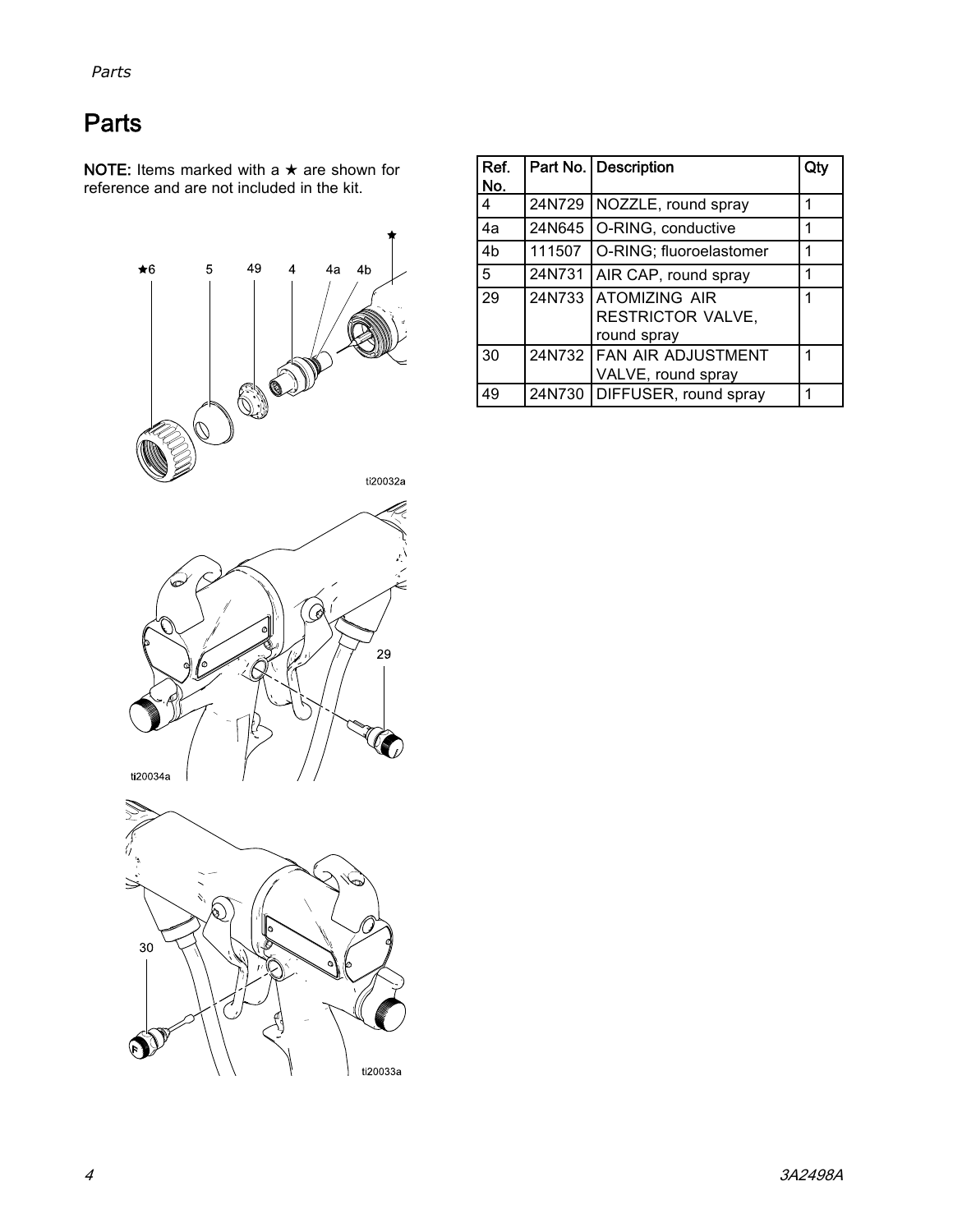### Performance Chart

#### Key

| #3 Zahn                                                | Heavy viscosity; 30 sec,                                                                                                                                          |                                                                                                       |  |  |
|--------------------------------------------------------|-------------------------------------------------------------------------------------------------------------------------------------------------------------------|-------------------------------------------------------------------------------------------------------|--|--|
| sec, #2 Zahn                                           | Medium viscosity; 30                                                                                                                                              |                                                                                                       |  |  |
| Light viscosity; 18 sec,<br>#2 Zahn                    |                                                                                                                                                                   |                                                                                                       |  |  |
| <b>FLUID</b><br>PRES-<br>SURE:<br>psi<br>(bar,<br>MPa) | 40 (2.8, 0.28)<br>35 (2.5, 0.25)<br>30 (2.1, 0.21)<br>25 (1.8, 0.18)<br>20 (1.4, 0.14)<br>15(1.05, 0.1)<br>10 (0.7, 0.07)<br>5(0.35, 0.04)<br>0<br>$\Omega$<br>30 | 3<br>4<br>5<br>6<br>$\overline{c}$<br>7<br>120<br>150<br>60<br>90<br>180<br>210<br><b>FLUID FLOW:</b> |  |  |
|                                                        | oz/min, cc/min                                                                                                                                                    |                                                                                                       |  |  |

### Air Flow Adjustment

In most applications using the round spray kit, it is desirable to use a very low air flow through the air cap while maintaining enough pressure at the gun inlet for full electrostatic power (about 40 psi [0.3 MPa, 2.8 bar]). Use the gun's atomizing air restrictor valve to restrict the air cap air. The fan air adjustment valve can be used to adjust the pattern size from 4 to 8 in. (102 to 204 mm).

NOTE: The round spray kit is not recommended for flow rates greater than 7 oz/min (210 cc/min).